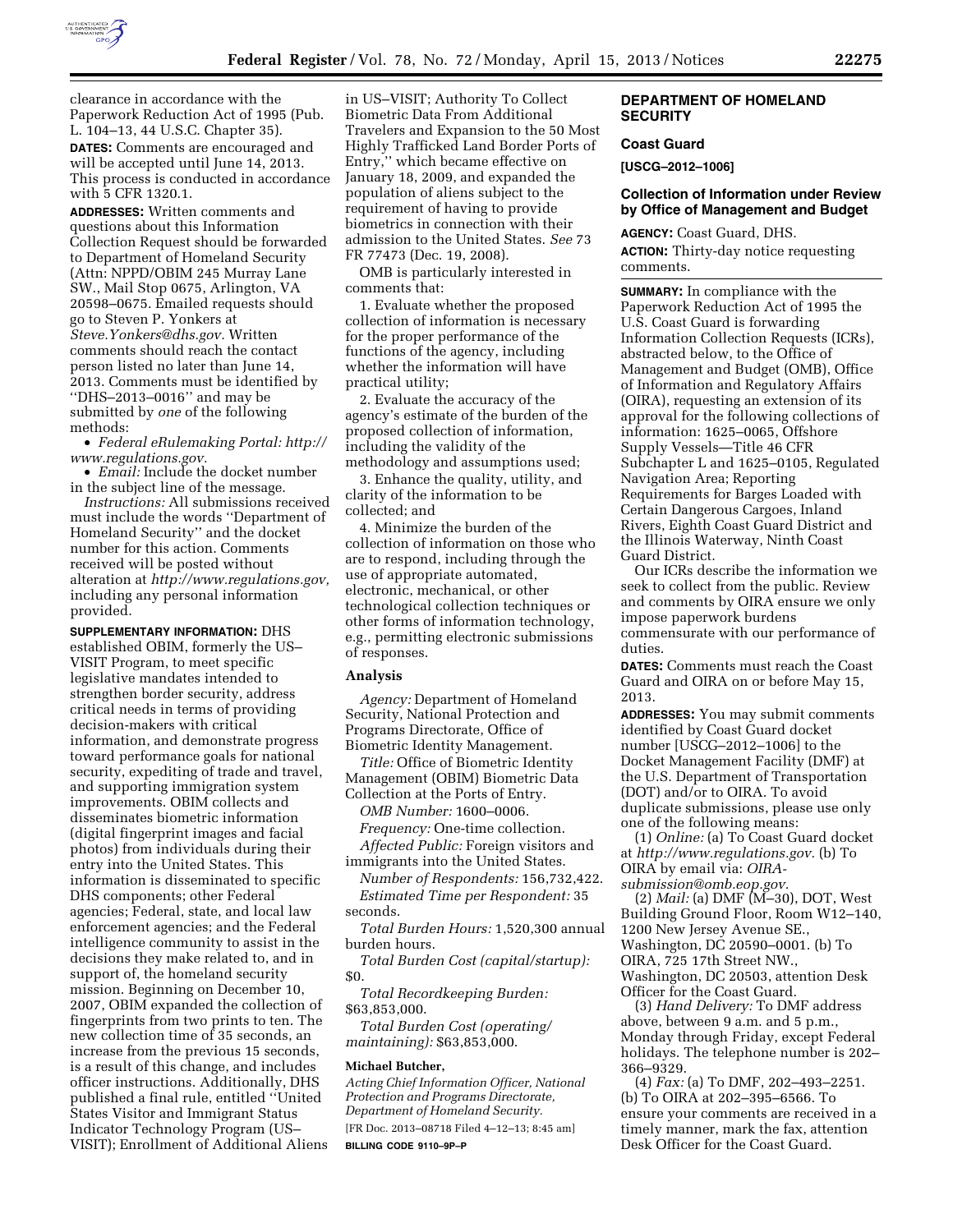The DMF maintains the public docket for this Notice. Comments and material received from the public, as well as documents mentioned in this Notice as being available in the docket, will become part of the docket and will be available for inspection or copying at room W12–140 on the West Building Ground Floor, 1200 New Jersey Avenue SE., Washington, DC, between 9 a.m. and 5 p.m., Monday through Friday, except Federal holidays. You may also find the docket on the Internet at *[http://](http://www.regulations.gov) [www.regulations.gov.](http://www.regulations.gov)* 

Copies of the ICRs are available through the docket on the Internet at *[http://www.regulations.gov.](http://www.regulations.gov)*  Additionally, copies are available from: Commandant (CG–611), ATTN: Paperwork Reduction Act Manager, U.S. Coast Guard, 2100 2nd St. SW., STOP 7101, Washington DC 20593–7101.

## **FOR FURTHER INFORMATION CONTACT:**

Contact Mr. Anthony Smith, Office of Information Management, telephone 202–475–3532 or fax 202–475–3929, for questions on these documents. Contact Ms. Renee V. Wright, Program Manager, Docket Operations, 202–366–9826, for questions on the docket.

# **SUPPLEMENTARY INFORMATION:**

## **Public Participation and Request for Comments**

This Notice relies on the authority of the Paperwork Reduction Act of 1995; 44 U.S.C. Chapter 35, as amended. An ICR is an application to OIRA seeking the approval, extension, or renewal of a Coast Guard collection of information (Collection). The ICR contains information describing the Collection's purpose, the Collection's likely burden on the affected public, an explanation of the necessity of the Collection, and other important information describing the Collections. There is one ICR for each Collection.

The Coast Guard invites comments on whether these ICRs should be granted based on the Collections being necessary for the proper performance of Departmental functions. In particular, the Coast Guard would appreciate comments addressing: (1) The practical utility of the Collections; (2) the accuracy of the estimated burden of the Collections; (3) ways to enhance the quality, utility, and clarity of information subject to the Collections; and (4) ways to minimize the burden of the Collections on respondents, including the use of automated collection techniques or other forms of information technology. These comments will help OIRA determine whether to approve the ICRs referred to in this Notice.

We encourage you to respond to this request by submitting comments and related materials. Comments to Coast Guard or OIRA must contain the OMB Control Number of the ICR. They must also contain the docket number of this request, [USCG 2012–1006], and must be received by May 15, 2013. We will post all comments received, without change, to *[http://www.regulations.gov.](http://www.regulations.gov)*  They will include any personal information you provide. We have an agreement with DOT to use their DMF. Please see the ''Privacy Act'' paragraph below.

### **Submitting Comments**

If you submit a comment, please include the docket number [USCG– 2012–1006], indicate the specific section of the document to which each comment applies, providing a reason for each comment. You may submit your comments and material online (via *<http://www.regulations.gov>*), by fax, mail, or hand delivery, but please use only one of these means. If you submit a comment online via *[www.regulations.gov,](http://www.regulations.gov)* it will be considered received by the Coast Guard when you successfully transmit the comment. If you fax, hand deliver, or mail your comment, it will be considered as having been received by the Coast Guard when it is received at the DMF. We recommend you include your name, mailing address, an email address, or other contact information in the body of your document so that we can contact you if we have questions regarding your submission.

You may submit comments and material by electronic means, mail, fax, or delivery to the DMF at the address under **ADDRESSES**, but please submit them by only one means. To submit your comment online, go to *[http://](http://www.regulations.gov) [www.regulations.gov,](http://www.regulations.gov)* and type ''USCG– 2012–1006'' in the ''Keyword'' box. If you submit your comments by mail or hand delivery, submit them in an unbound format, no larger than  $8\frac{1}{2}$  by 11 inches, suitable for copying and electronic filing. If you submit comments by mail and would like to know that they reached the Facility, please enclose a stamped, self-addressed postcard or envelope. We will consider all comments and material received during the comment period and will address them accordingly.

### **Viewing Comments and Documents**

To view comments, as well as documents mentioned in this Notice as being available in the docket, go to *[http://www.regulations.gov,](http://www.regulations.gov)* click on the ''read comments'' box, which will then become highlighted in blue. In the

''Keyword'' box insert ''USCG–2012– 1006'' and click ''Search.'' Click the ''Open Docket Folder'' in the ''Actions'' column. You may also visit the DMF in Room W12–140 on the ground floor of the DOT West Building, 1200 New Jersey Avenue SE., Washington, DC 20590, between 9 a.m. and 5 p.m., Monday through Friday, except Federal holidays.

OIRA posts its decisions on ICRs online at *[http://www.reginfo.gov/public/](http://www.reginfo.gov/public/do/PRAMain) [do/PRAMain](http://www.reginfo.gov/public/do/PRAMain)* after the comment period for each ICR. An OMB Notice of Action on each ICR will become available via a hyperlink in the OMB Control Numbers: 1625–0065 and 1625–0105.

#### **Privacy Act**

Anyone can search the electronic form of comments received in dockets by the name of the individual submitting the comment (or signing the comment, if submitted on behalf of an association, business, labor union, etc.). You may review a Privacy Act statement regarding Coast Guard public dockets in the January 17, 2008, issue of the **Federal Register** (73 FR 3316).

#### **Previous Request for Comments**

This request provides a 30-day comment period required by OIRA. The Coast Guard published the 60-day notice (78 FR 5192, January 24, 2013) required by 44 U.S.C. 3506(c)(2). That Notice elicited one comment, a request for a copy of the ICR for 1625–0065. Agency sent the commenter a copy.

### **Information Collection Requests**

1. *Title:* Offshore Supply Vessels— Title 46 CFR Subchapter L.

*OMB Control Number:* 1625–0065. *Type of Request:* Extension of a

currently approved collection. *Respondents:* Owners and operators

of vessels.

*Abstract:* The OSV posting/marking requirements are needed to provide instructions to those on board of actions to be taken in the event of an emergency. The reporting/ recordkeeping requirements verify compliance with regulations without presence to witness routine matters, including OSVs based overseas as an alternative to Coast Guard reinspection.

*Forms:* None.

*Burden Estimate:* The estimated burden remains 2,068 hours a year.

2. *Title:* Regulated Navigation Area; Reporting Requirements for Barges Loaded with Certain Dangerous Cargoes, Inland Rivers, Eighth Coast Guard District and the Illinois Waterway, Ninth Coast Guard District.

*OMB Control Number:* 1625–0105. *Type of Request:* Extension of a currently approved collection.